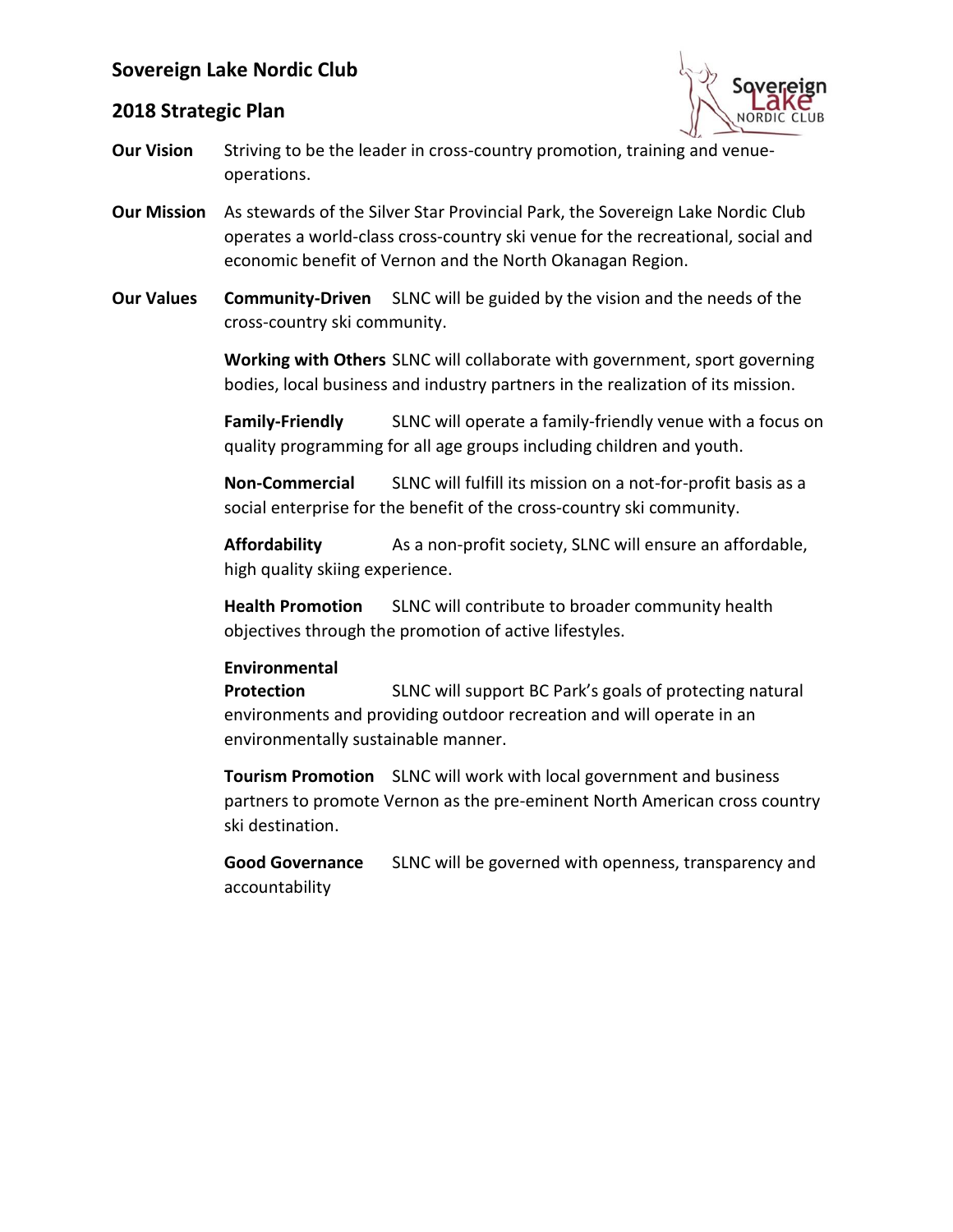# **2018 Strategic Plan**



Who We

**Serve** SLNC has over 1800 members, making it the largest Nordic Club in Canada. Our members come, not only from, the North Okanagan, but all regions of British Columbia and Alberta, Manitoba, Newfoundland, Northwest Territories, Nova Scotia, Ontario, Quebec, Saskatchewan as well as Alaska, California and Washington States.



We have a very divers membership as the following graphs demonstrates:



#### **Our Programs**

**and Services** SLNC MCN accomplishes its mission in four ways:

Developing and Maintaining first class Nordic and Snow Shoe Trails;

Training and development of both completive and recreational Nordic skiers of all ages;

Hosting Regional, Provincial, National and World Completions; and

Providing and Maintaining Facilities for use by our members and guests.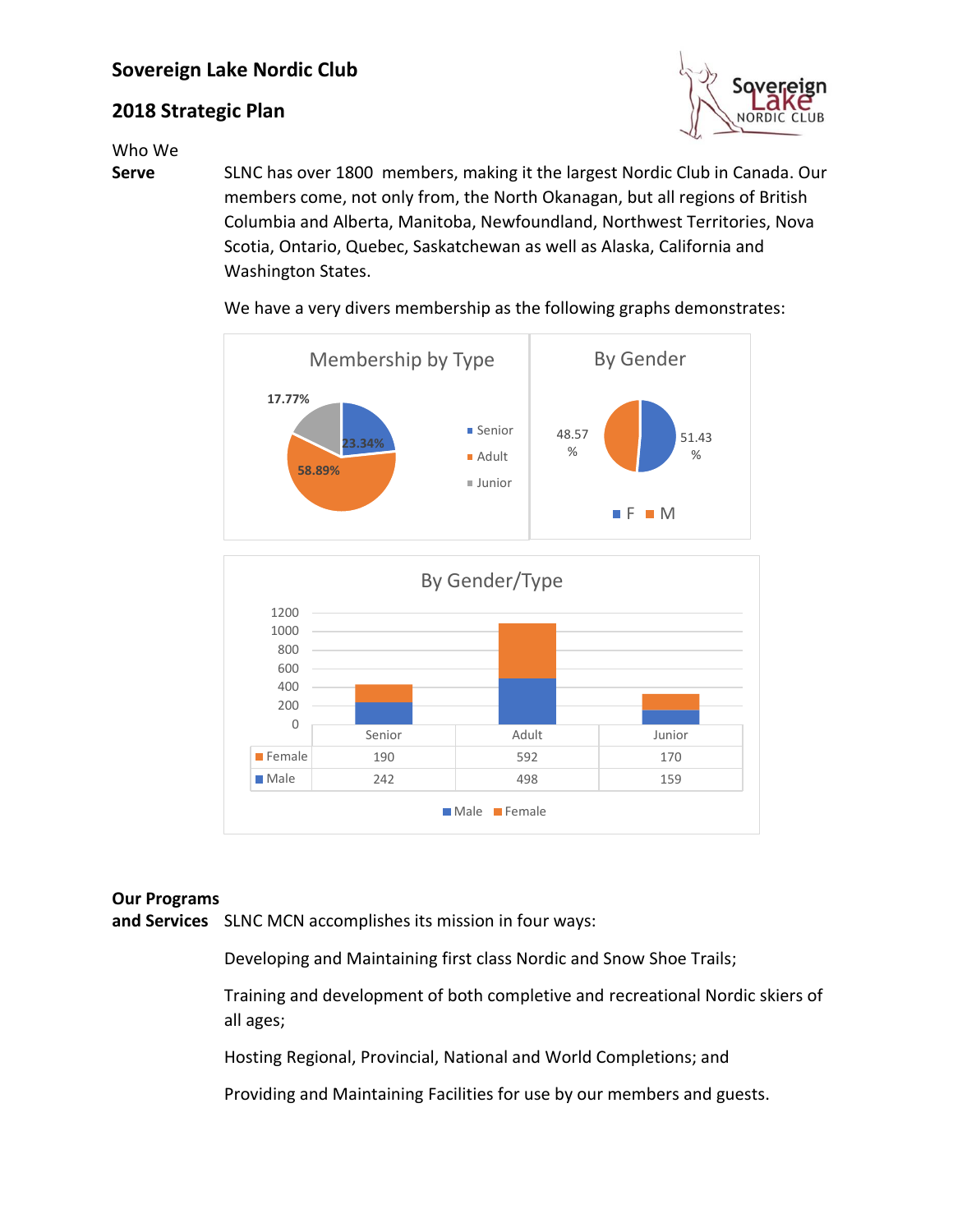**2018 Strategic Plan**



**Our Goals**

**2018-2023 Building Facilities and Infrastructure:** The needs and aspirations of a growing club require enhanced facilities and infrastructure. The current SLNC lodge is in clear need of upgrading and the opportunity to enhance the skiing experience at the club by adding other facilities such as cabins, is also significant. The trail network could be expanded in order to provide a longer ski season and to take advantage of additional high-quality terrain available for development.

Objectives 1.Develop comprehensive long-term site development plan. 2. Build new lodge.

**Growing Programs:** Participation in programs helps to create life-long champions of the SLNC. As evidenced by the size of other clubs in comparable communities, there is considerable growth potential for programs of all ages in both competitive and non-competitive streams.

### Objectives 3. Grow non-competitive skiing programs for children and adults.

- 4. Grow Skill Development Programs (SDP) for children.
- 5. Grow the existing competitive skiing programs.

**Addressing Climate Change:** Defines the **proactive** steps that SLNC can take in the face of warmer winters to maintain and enhance the skiing experience for members and visitors. Given its favourable geographical location and annual snowfall, particularly as compared with other regional and national clubs, SLNC has an opportunity to draw more visitors as climate change effects become more pronounced, and as other clubs' seasons become shorter.

Objectives 6. Build additional trails in the higher elevations**.**

**Enhancing Culture and Community:** Culture and Community are integral to the experience of being at SLNC. Every interaction that members, visitors, and the public have with the SLNC contributes to this experience, and therefore a significant focus for the future is to continue to cultivate a positive culture and a deeper community presence in the North Okanagan and beyond.

- Objectives 7. Generate more member involvement.
	- 8. Undertake initiatives to raise profile of SLNC & Nordic skiing in Vernon and area.
	- 9. Host more informal events to build community.